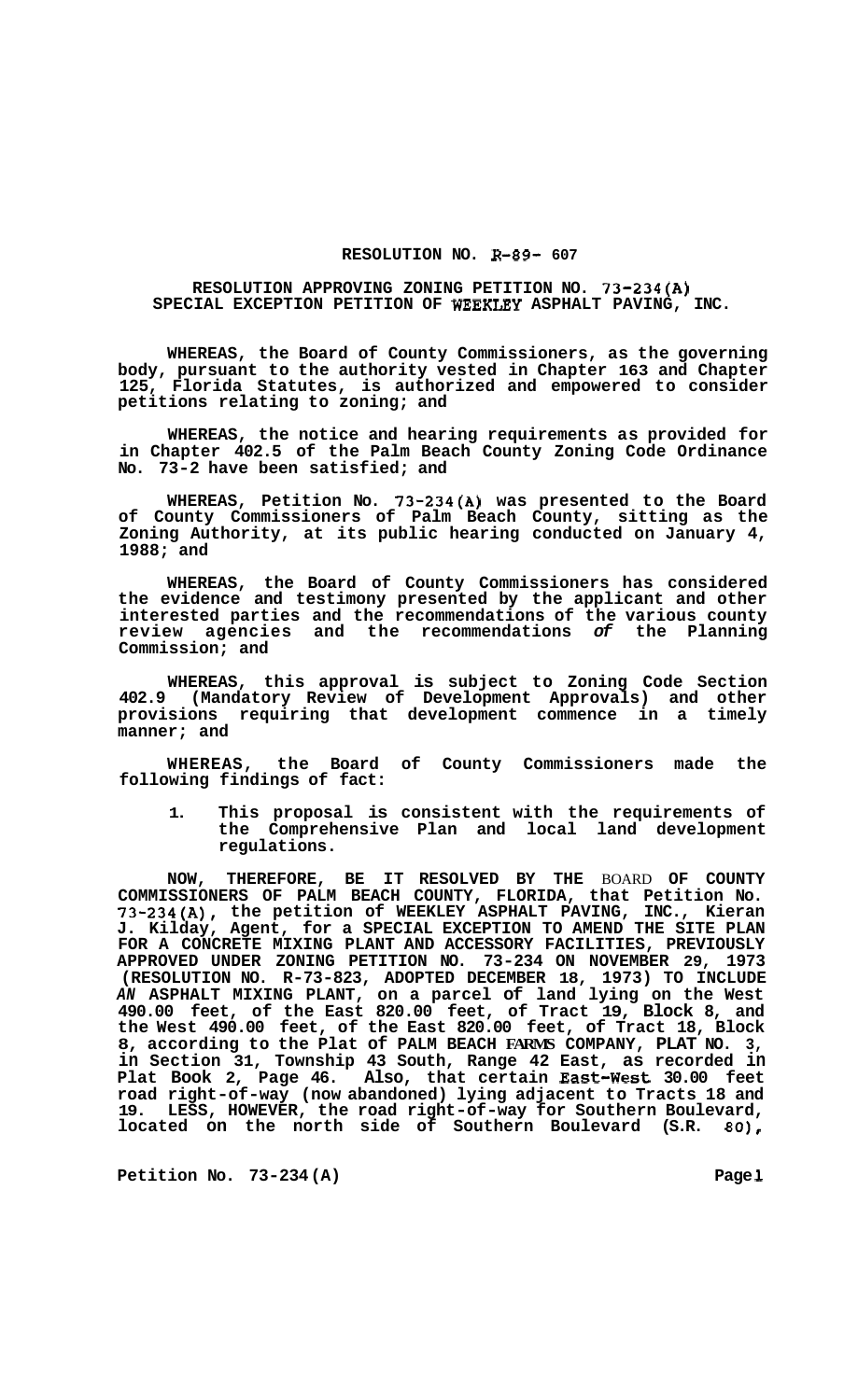approximately **300** feet west of 90th Avenue, in an IG-General Industrial Zoning District, was approved as advertised, subject to the following conditions:

- **1.** The developer shall comply with all previous conditions **of** approval unless expressly modified herein.
- **2.** Prior to certification, the area labeled proposed addition on the site plan shall be amended to indicate the following:
	- a. Required terminal islands.
	- b. Required trees in terminal islands.
	- c. The maximum height and type of materials to be stored in the storage area, as indicated in Exhibit **No. 27.**
	- **d.** The height **of** the "mobile asphalt mixing plant".
- **3.** The petitioner shall relocate the several sabal palms site located in the area labeled as "proposed addition" to an area along the northern property line, or other acceptable area approved by the Zoning Division.
- **4.** The developer shall retain the stormwater runoff in accordance with all applicable agency requirements in effect at the time of the permit application. However, at a minimum, this development shall retain onsite three **(3)** inches **of** the stormwater runoff generated by a three **(3)** year-one **(1)** hour storm as required by the Permit Section, Land Development Division. The drainage system shall be maintained in an acceptable condition **as** approved by the County Engineer. In the event that the drainage system is not adequately maintained as determined by the County Engineer, this matter will be referred to the Code Enforcement Board for enforcement.

The developer shall design the drainage system such that storm water runoff from the parking areas and paved surfaced shall be separate from those areas which may contain hazardous *or* undesirable waster from the proposed site.

- *5.* The property owner shall construct a temporary left turn lane at the project *'8* entrance and State Road *80*  concurrent with onsite paving and drainage improvements.
- **6.** The property owner shall pay a Fair Share Fee **in** the

Petition **No.** 73-234(A) Page **2**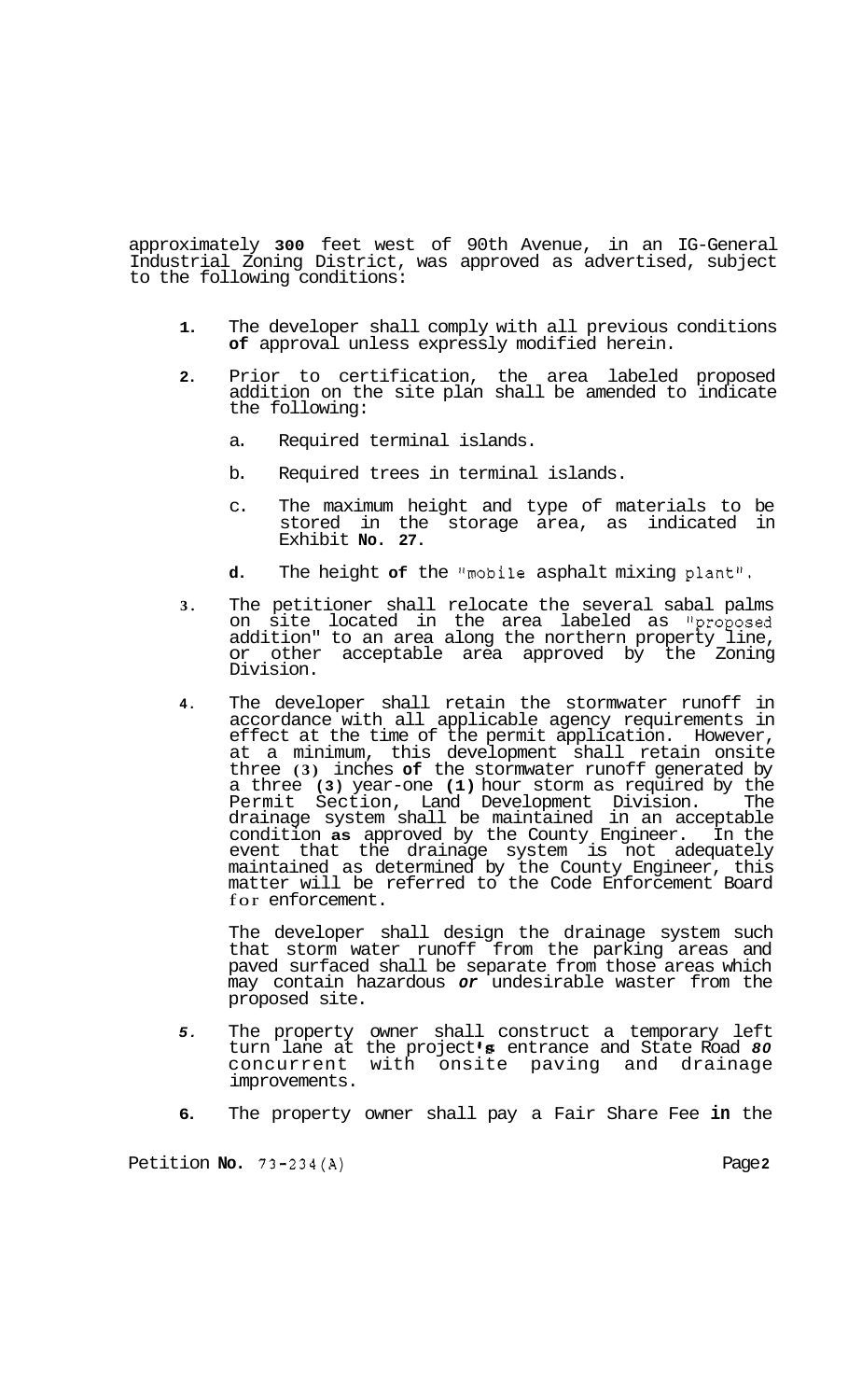amount and manner required by the "Fair Share Contribution for Road Improvements Ordinance" as it presently exists or as it may from time to time be amended. The Fair Share Fee for this project presently is *\$3,000.00* **(112** trips **X \$26.79** per trip).

- *7.* **No** off-premise signs shall be permitted on the site.
- *8.* **No** repairs shall be permitted until the facility is connected to the public sewer system for sewage disposal.
- **9.** The application and engineering plans, calculations, etc. to construct well and/or septic tank must be submitted to the Health Department prior to site plan approval (or prior to issuance **of** Building Permit for straight rezoning).
- **10.** Since water service is available to the property, a potable water well shall not be approved for use on said property.
- **11.** Landscaping shall be upgraded along the southern and eastern property lines of the area labeled as "proposed addition". This shall include native canopy trees **10- 12** feet high, spaced a maximum **of 25** feet on center.
- **12.** The use (asphalt mixing plant only) applied for under this petition shall be discontinued within three **(3)**  years of the date **of** the resolution approving this petition.
- **13.** Access from the site shall be limited to the existing southern access for Rinker, unless otherwise specified by any other governmental agency.

Petition **No. 73-234(A)** Page **3** 

 $\sqrt{2}$  ,